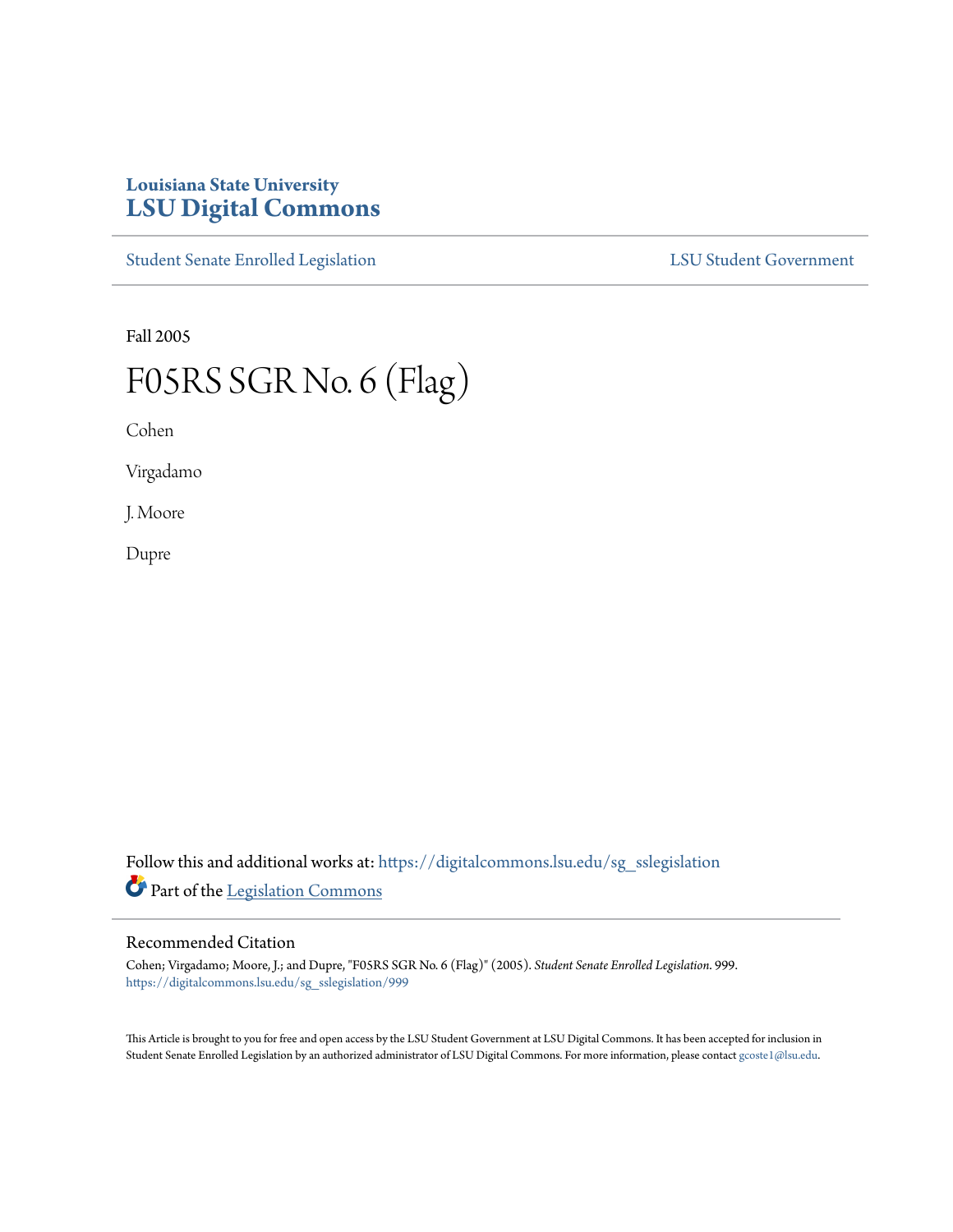| STUDENT GOVERNMENT                                 |                                                                          | <b>FINAL</b> |
|----------------------------------------------------|--------------------------------------------------------------------------|--------------|
| OUISIANA STATE UNIVERSITY<br><b>STUDENT SENATE</b> |                                                                          |              |
| So <sub>5</sub> RS                                 |                                                                          |              |
| SGR <sub>No.6</sub>                                |                                                                          |              |
|                                                    | BY: SENATOR COHEN, SENATOR VIRGADAMO, SENATOR J MOORE, AND SENATOR DUPRE |              |
|                                                    |                                                                          |              |
|                                                    | <b>A RESOLUTION</b>                                                      |              |
|                                                    | TO DISCOURAGE THE USE OF THE PURPLE AND GOLD CONFEDERATE NAVY JACK ON    |              |
|                                                    | THE LSU CAMPUS AND DISCUSS ITS NEGATIVE IMPACT ON THE UNIVERSITY         |              |
|                                                    |                                                                          |              |
| PARAGRAPH 1:                                       | WHEREAS, STUDENT GOVERNMENT DISCOURAGES THE DISPLAY                      |              |
|                                                    | OF THE PURPLE AND GOLD CONFEDERATE NAVY JACK ON                          |              |
|                                                    | CAMPUS, AS IT REPRESENTS A DIVISIVENESS THAT CONTRADICTS                 |              |
|                                                    | AND INHIBITS THE LSU FLAGSHIP AGENDA'S MISSION TO                        |              |
|                                                    | "INCREASE DIVERSITY AND INCLUSIVENESS OF LSU;" AND                       |              |
| <b>PARAGRAPH 2:</b>                                | WHEREAS, BECAUSE THE CONFEDERATE NAVY JACK IS PURPLE                     |              |
|                                                    | AND GOLD, IT SHOWCASES THE UNIVERSITY IN A NEGATIVE                      |              |
|                                                    | LIGHT; AND                                                               |              |
|                                                    |                                                                          |              |
| <b>PARAGRAPH 3:</b>                                | WHEREAS, THE PUBLIC DISPLAY OF THE CONFEDERATE NAVY                      |              |
|                                                    | JACK CAN FOSTER AN ENVIRONMENT OF HOSTILITY AND                          |              |
|                                                    | DISCRIMINATION THROUGHOUT THE LSU COMMUNITY; AND                         |              |
| PARAGRAPH 4:                                       | WHEREAS, THE PURPLE AND GOLD CONFEDERATE NAVY JACK                       |              |
|                                                    | IMPEDES INDIVIDUALS FROM ADHERING TO LSU'S COMMITMENT                    |              |
|                                                    | TO COMMUNITY, WHICH DEMANDS THAT STUDENTS "PRACTICE                      |              |
|                                                    | COMPASSION IN HUMAN RELATIONS," "RESPECT THE DIGNITY OF                  |              |
|                                                    | ALL PERSONS AND ACCEPT INDIVIDUAL DIFFERENCES," AND                      |              |
|                                                    | "CONTRIBUTE POSITIVELY TO THE LIFE OF THE CAMPUS AND                     |              |
|                                                    | SURROUNDING COMMUNITY;"                                                  |              |
| <b>PARAGRAPH 5:</b>                                | WHEREAS, STUDENT GOVERNMENT RECOGNIZES THE ABSOLUTE                      |              |
|                                                    | NECESSITY OF PROTECTING THE RIGHT TO FREE SPEECH AND                     |              |
|                                                    | ENCOURAGING ITS USE IN A CONSTRUCTIVE MANNER; AND,                       |              |
|                                                    |                                                                          |              |
| PARAGRAPH 6:                                       | THEREFORE, BE IT RESOLVED THAT THE STUDENT                               |              |
|                                                    | GOVERNMENT OF LOUISIANA STATE UNIVERSITY                                 |              |
|                                                    | AND AGRICULTURAL & MECHANICAL COLLEGE DOES                               |              |
|                                                    | HEREBY PUBLICLY DISCOURAGE THE USE OF THE                                |              |
|                                                    | PURPLE AND GOLD CONFEDERATE NAVY JACK FLAG                               |              |
|                                                    | ON THE LSU CAMPUS; AND,                                                  |              |
| <b>PARAGRAPH 7:</b>                                | BE IT FURTHER RESOLVED THAT THE LSU A&M                                  |              |
|                                                    | STUDENT SENATE SHALL TRANSMIT A COPY OF THIS                             |              |
|                                                    | RESOLUTION TO THE LSU A&M FACULTY SENATE,                                |              |
|                                                    | THE LSU A&M STAFF SENATE, AND CHANCELLOR                                 |              |
|                                                    | SEAN O'KEEFE UPON PASSAGE BY A MAJORITY VOTE                             |              |
|                                                    | OF THE LSU A&M STUDENT SENATE AND SIGNATURE                              |              |
|                                                    | BY THE PRESIDENT.                                                        |              |
|                                                    |                                                                          |              |
|                                                    |                                                                          |              |
|                                                    |                                                                          |              |